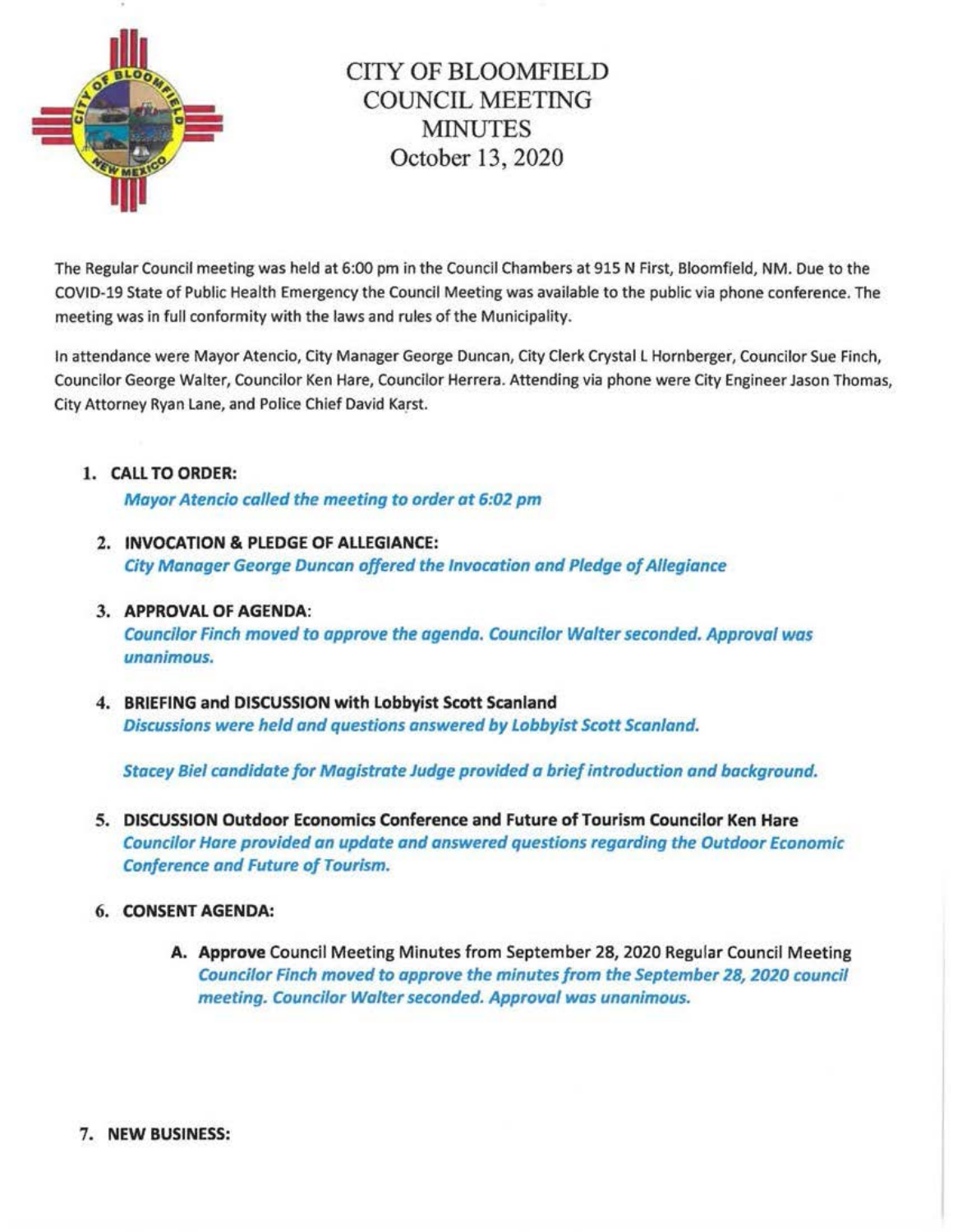- A. Discussion and Possible Action to Approve Accounts Payable Questions were answered regarding accounts payable. Councilor Walter moved to approve. Councilor Finch seconded. Approval was unanimous.
- B. Discussion and Possible Action to Approve a Contract with the Bloomfield Irrigation District City Manager George Duncan After discussions regarding the Contract with the Bloomfield Irrigation District, council made

the decision to table until a future meeting.

C. Discussion and Possible Action to Approve a Memorandum of Understanding, Pertaining to Title III State Funding for the Senior Meal Program, with the City of Farmington City Manager George Duncan

City Manager George Duncan requested approval of a Memorandum of Understanding, Pertaining *to* Title Ill State Funding for the Senior Meal Program, with the City of Farmington. Councilor Finch moved to approve. Councilor Walter seconded. Approval was unanimous.

D. Discussion and Possible Action to Approve Notice of Intent to Adopt Ordinance 492 Amending Ordinance 81 Relating to Redemption Fees for Animal lmpoundment City Manager George Duncan

Two versions of Notice of Intent to Adopt Ordinance 492 Amending Ordinance 81 Relating to Redemption Fees for Animal lmpoundment were presented to council by City Manager George Duncan. Councilor Walter moved to approve version two (2) which included o statement that fees would be assessed for the second and subsequent occurrences. Councilor Herrera seconded. Councllor Wolter, Councilor Herrera, and Councilor Finch were in favor of version two and Councilor Hare was not in favor.

- 8. UNFINISHED BUSINESS:
- 9. PUBLIC INPUT (Limited *to* five [5} minutes per person):
	- A. Comments from the Public

There were no public comments.

B. Comments from Department Heads and/or Council City Manager George Duncan thanked City Engineer Jason Thomas, MOC Director Curtis Lynch his department for their help with the litter/trash pickup.

### 10. CLOSED SESSION: Council did not go into closed session.

The City Council may go into closed executive session pursuant to the provisions of the New Mexico Open Meetings Act, New Mexico State Statute Section 10-15-1(H) to discuss pending/threatened litigation in the case of Culpepper v. Town of Farmington, A·l·CA-37156, and limited personnel.